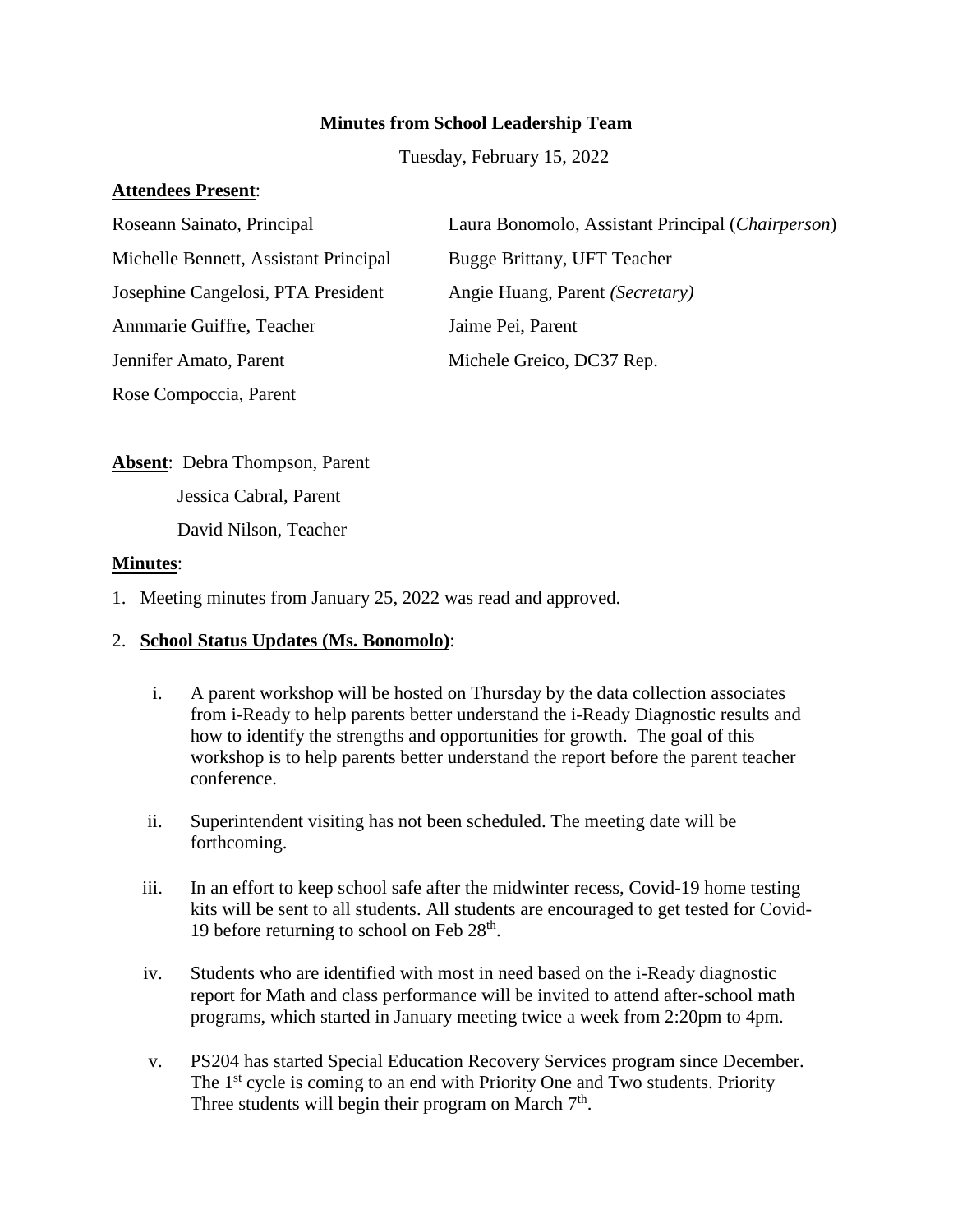vi. The NYC School survey is now opened to families and teachers. School leaders use feedback from the survey to reflect and make improvements to schools and programs.

# **3. CEP Review - (Ms. Bonomolo)**

- i. In January, i-Ready diagnostic was administered in ELA and Math to all students from kindergarten to fifth grade. The Acadience Screener was also administered from kindergarten to second grade. The data collected from i-Ready for ELA and Math will be used in the mid-year review of our CEP goals.
- ii. The results for the ELA data are as follows:

| i-Ready ELA Data (2021-2022)                   |                          |                       |                                      |                                             |  |  |
|------------------------------------------------|--------------------------|-----------------------|--------------------------------------|---------------------------------------------|--|--|
|                                                | Beginning of the<br>Year | Middle of the<br>Year | Growth of<br>students on or<br>above | *Growth of<br>students $2 +$<br>years below |  |  |
| Overall<br>Placement<br>Grades $K - 5$         | 36%                      | 51%                   | $+15%$                               | $-5\%$                                      |  |  |
| Students with<br><b>Disabilities</b><br>(SWDs) | 14%                      | 25%                   | $+11\%$                              | $-8%$                                       |  |  |
| English<br>Language<br>Learners (ELLs)         | 4%                       | 19%                   | $+15%$                               | $-12\%$                                     |  |  |
| Response to<br>Intervention<br>(RTI/ALS)       | 2%                       | 11%                   | $+9\%$                               | $-18%$                                      |  |  |

- iii. Based on our CEP goals, we are targeting for a 20% increase for all students. Based on the current 15% increase overall, we are happy to see that we are on track towards the 20% increase.
- iv. \*The number of students who are performing more than 2 years below grade level has decreased by 5%. Information collected through the assessment will be used to access and identify students who are most in need, so we can provide Academic Intervention Services (AIS)/ Response to Intervention (RTI) programs to eligible students.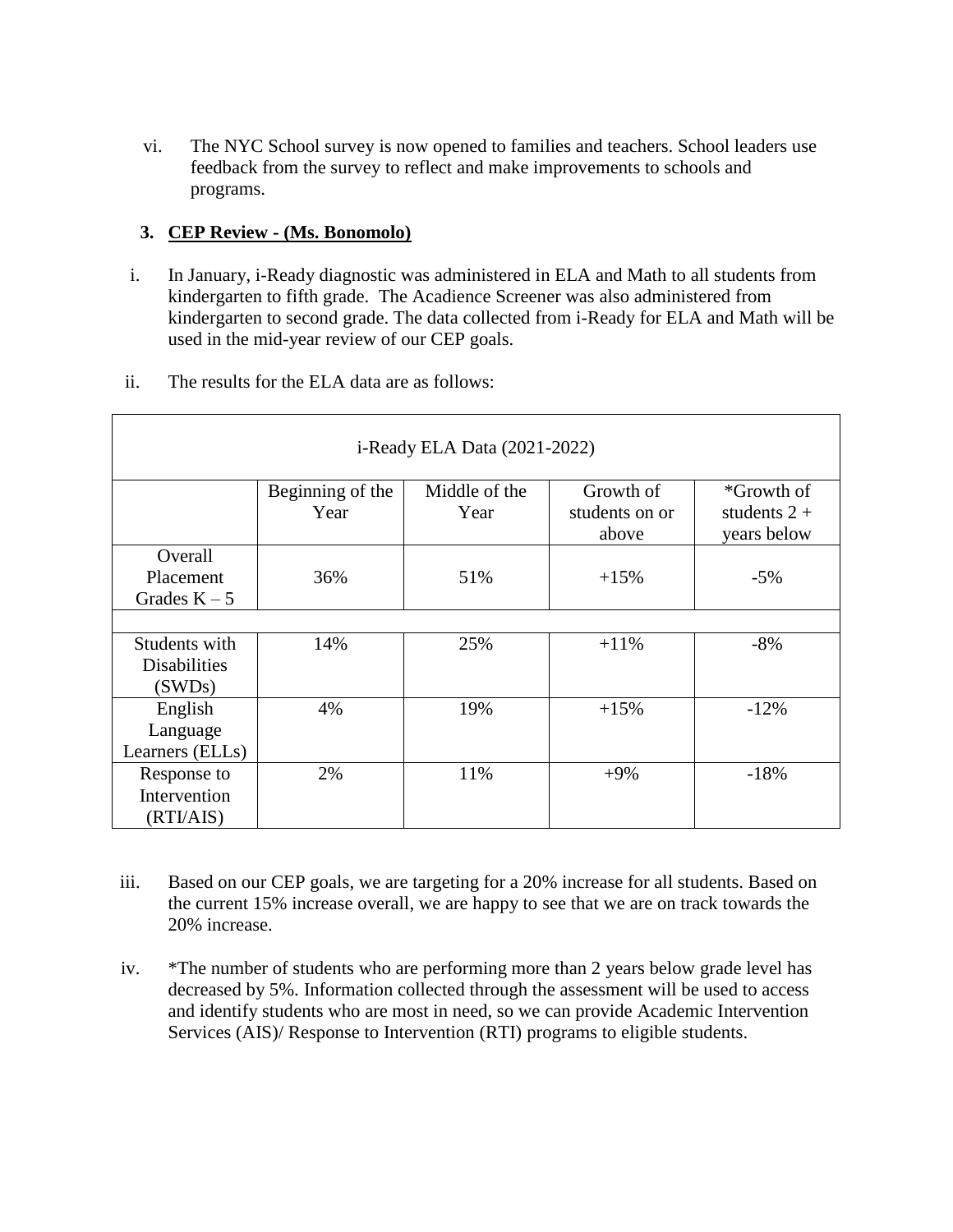| i-Ready Math Data (2021-2022) |                  |               |                |                |  |  |
|-------------------------------|------------------|---------------|----------------|----------------|--|--|
|                               | Beginning of the | Middle of the | Growth of      | *Growth of     |  |  |
|                               | Year             | Year          | students on or | students $2 +$ |  |  |
|                               |                  |               | above          | years below    |  |  |
| Overall                       |                  |               |                |                |  |  |
| Placement                     | 24%              | 45%           | $+21%$         | $-7\%$         |  |  |
| Grades $K - 5$                |                  |               |                |                |  |  |
|                               |                  |               |                |                |  |  |
| Students with                 | 10%              | 28%           | $+18%$         | $-13%$         |  |  |
| <b>Disabilities</b>           |                  |               |                |                |  |  |
| (SWDs)                        |                  |               |                |                |  |  |
| English                       | 7%               | 24%           | $+17%$         | $-11%$         |  |  |
| Language                      |                  |               |                |                |  |  |
| Learners (ELLs)               |                  |               |                |                |  |  |
| Response to                   | 2%               | 3%            | $+1\%$         | $-30%$         |  |  |
| Intervention                  |                  |               |                |                |  |  |
| (RTI/ALS)                     |                  |               |                |                |  |  |

# v. The results for the Math data are as follows:

- vi. For Math, the overall placement for grades K to 5 went from 24% from the beginning of the year to 45% in the mid-year. There was a 7% decrease for students who are performing 2 years or more below grade level.
- vii. The number of students with disabilities who are performing on or above grade level increased by 18%. The number of students with disabilities that are below 2 years or more in grade level decreased by 13%.
- viii. It was noticed that there was not much of an increase for students receiving RTI/AIS. That was because our math after school program began in January. We are hoping to see a better performance on our next diagnostic.
- ix. For students who are identified with 2 years or more below their grade level, there was a decreased of 30%. Small group instructions and targeted instructions within the classroom may have helped with the decrease.